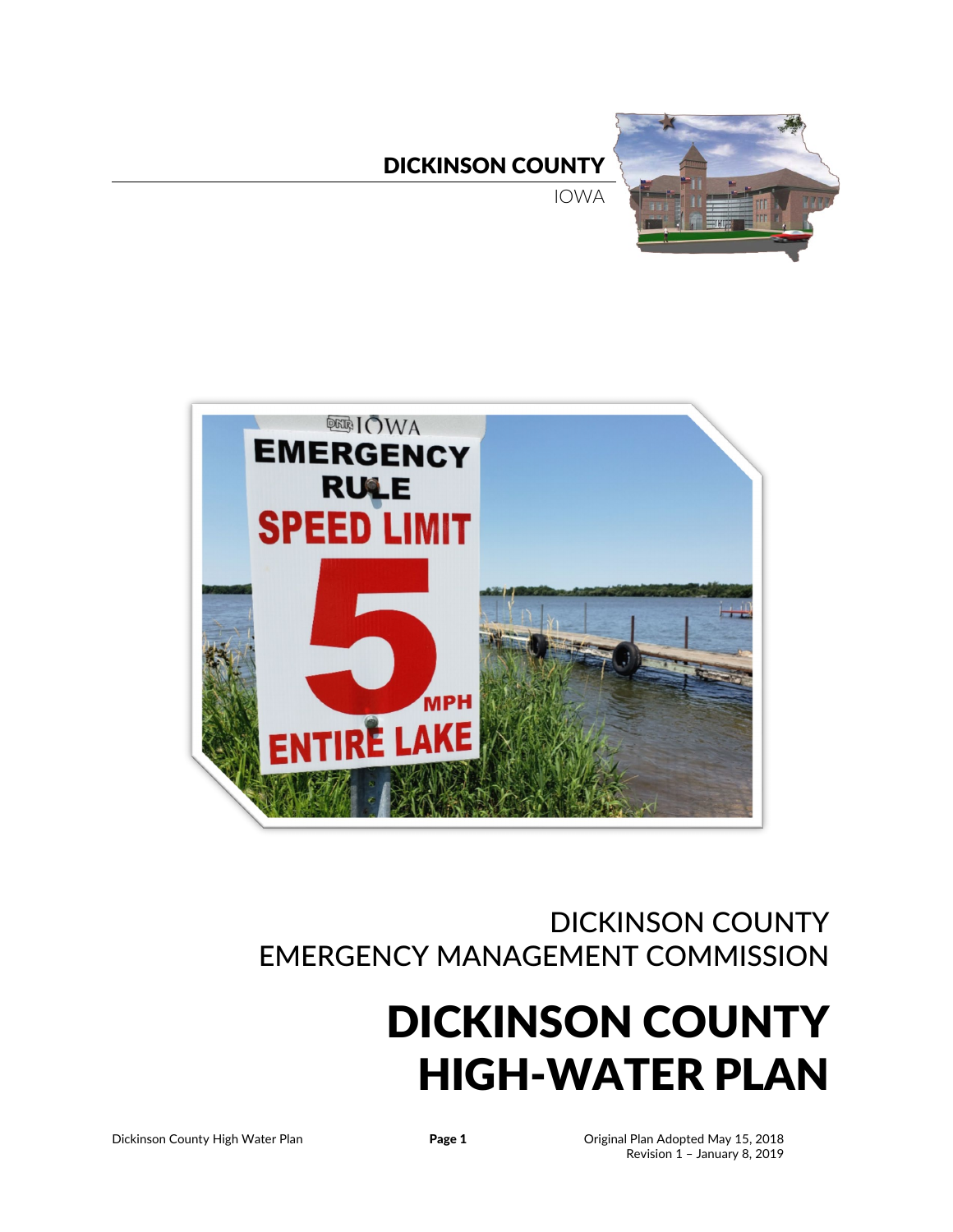# <span id="page-1-0"></span>**Table of Contents**

Note: The historical data referenced in this document are obtained from the United States Geological Survey (USGS) gauging stations located at Lakeside Lab on West Lake Okoboji Lake and Marble Beach State Recreation Area on Big Spirit Lake.

Water levels in this document are reported in inches above dam elevation/crest level and USGS gauge level (feet). For reference, the dam elevation/crest level for each lake is:

- Big Spirit Lake  $0''$  (14.15').
- Okoboji chain of lakes 0" (4.04').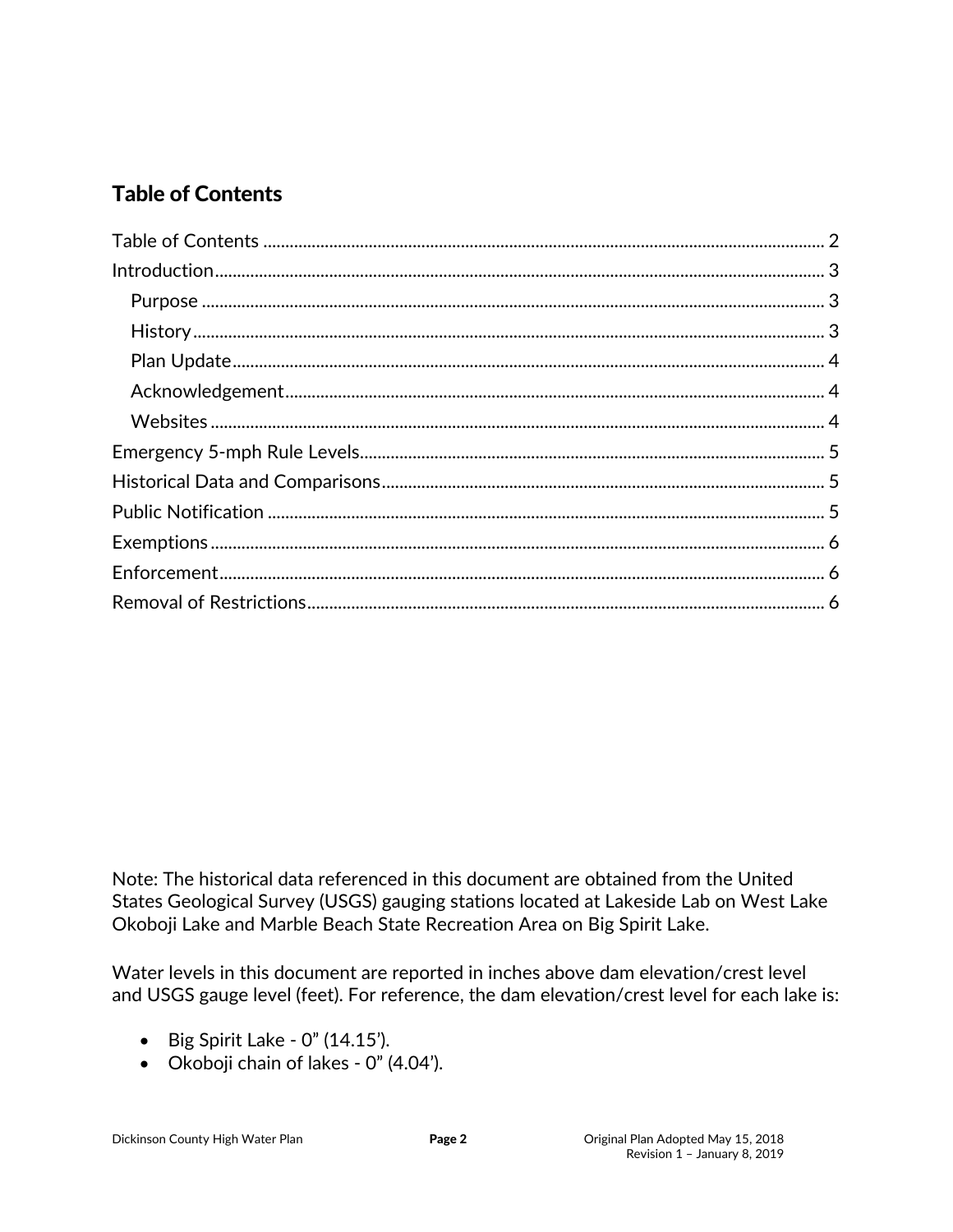# <span id="page-2-0"></span>**Introduction**

#### <span id="page-2-1"></span>Purpose

The purpose of this document and policy is to establish thresholds and emergency rules for boat speed on the lakes of Dickinson County during high water events.

#### <span id="page-2-2"></span>**History**

Major flooding occurred in the Iowa Great Lakes area in 1993. More recently, high-water events occurred in 2011 and again in 2018. While the two most recent events were far below the water levels experienced in 1993, high water caused numerous shoreline erosion issues and bank collapses.

In 1993, a 300-foot no-wake restriction was put in effect on July  $8<sup>1</sup>$ . On that day, Big Spirit Lake rose to 48" (18.19') and the Okoboji chain of lakes rose to 41" (7.46'). A complete no-wake rule was implemented on July 12[2](#page-2-4) when the Big Spirit Lake water level reached 51" (18.44') and the Okoboji chain of lakes water level reached 48" (8.05'). The lakes would crest about a week later. The restrictions were partially lifted on August 14<sup>[3](#page-2-5)</sup>. The emergency rules put in place in 1993 resulted from a disaster proclamation by the State of Iowa.

To address high water concerns in 2011, the Emergency Management Commission held an emergency meeting at the request of the Iowa Department of Natural Resources and residents on East Lake Okoboji. After this meeting, the Dickinson County Emergency Management Commission used the authority granted in Iowa Code 29C to implement a 600' no-wake emergency rule. The 600-foot no-wake restrictions were implemented on Big Spirit Lake and the Okoboji Chain on July 15. The Big Spirit Lake water level was at 15" (15.40') and the Okoboji chain of lakes were at 26" (6.20'). The lakes crested the following day (July 16) and the restrictions were lifted on August 2.

In anticipation of future high water events on the lakes of Dickinson County, the Emergency Management Commission developed a High-Water Plan. The plan was adopted on May 15, 2018. The plan was implemented shortly after adoption when June rains caused lake levels to rise. The 600-foot 5 mph rule was implemented on the Okoboji chain of lakes on June  $26<sup>4</sup>$  $26<sup>4</sup>$  $26<sup>4</sup>$  and on Big Spirit the following day<sup>5</sup>. An emergency

 $\overline{a}$ 

<span id="page-2-3"></span><sup>&</sup>lt;sup>1</sup> Flooding prompts no wake ruling. (1993, July 8). Spirit Lake Beacon, p. 1.

<span id="page-2-4"></span><sup>2</sup> No wake rule extended. (1993, July 15). Spirit Lake Beacon, p. 1.

<span id="page-2-5"></span><sup>3</sup> Rorholm, J. (1993, August 19). Boaters flock to lakes once no-wake lifted. Spirit Lake Beacon, pp. 1-5.

<span id="page-2-6"></span><sup>4</sup> Emergency 600-foot 5 mph/No-Wake rule now in effect for some lakes in Dickinson County. (2018, June 26). Retrieved October 30, 2018, from https://www.dcem.us/index.php/about/news/72-emergency-600-foot-5-mph-nowake-rule-now-in-effect-for-some-lakes-in-dickinson-county

<span id="page-2-7"></span><sup>5</sup> Emergency 600-Foot 5 mph/No-Wake Rule Now In Effect for Big Spirit Lake, Little Spirit Lake in Dickinson County. (2018, June 27). Retrieved October 30, 2018, from https://www.dcem.us/index.php/about/news/74-emergency-600 foot-5-mph-no-wake-rule-now-in-effect-for-big-spirit-lake-little-spirit-lake-in-dickinson-county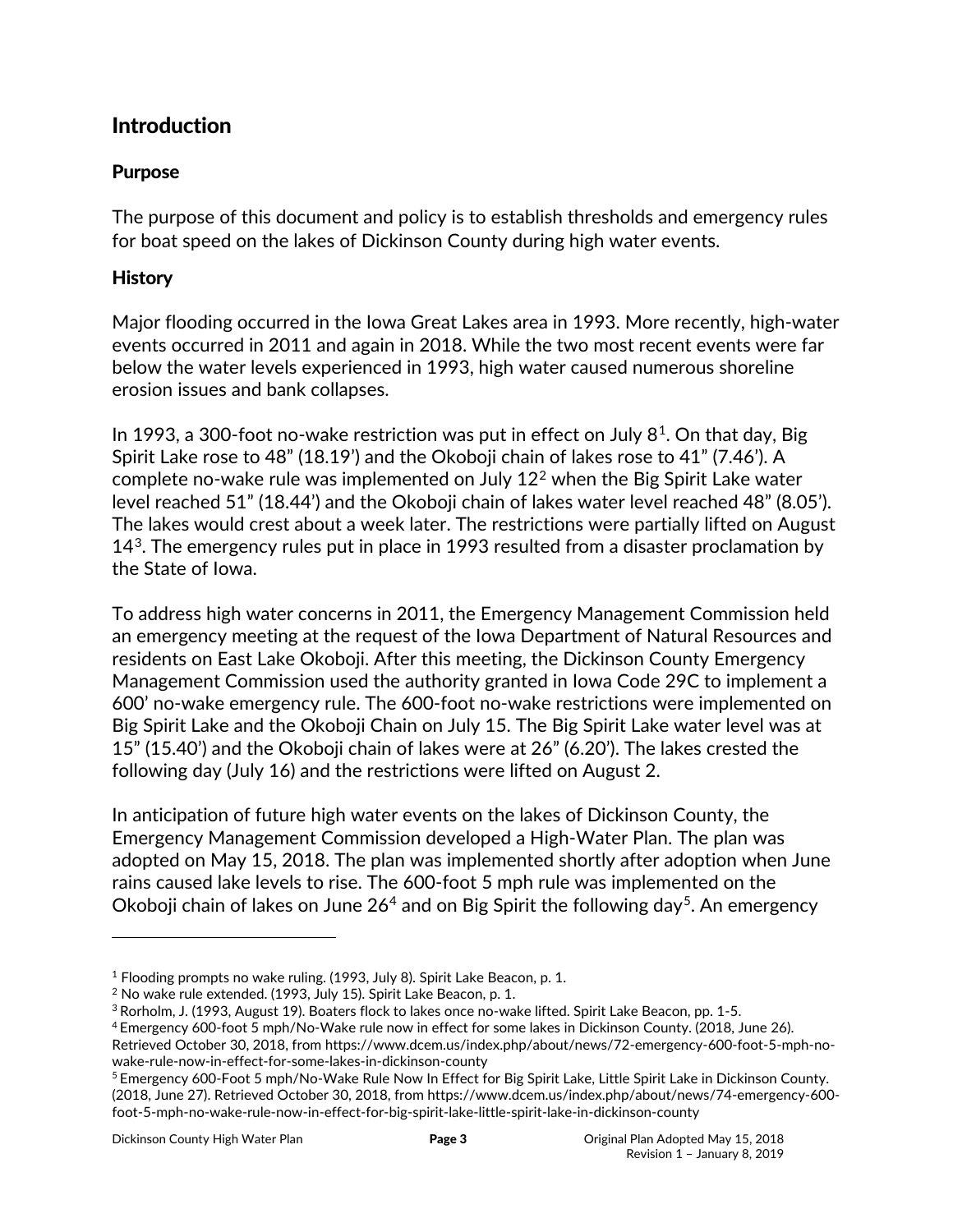meeting was held on July 3 to assess the situation and the Commission enacted a complete 5-mph rule for all lakes in Dickinson County<sup>[6](#page-3-3)</sup>. This decision was made prior to lake levels reaching those established in the plan, but strong public concern and observations on shoreline erosion convinced the Commission to take action. A subsequent meeting on July 10 reinstated the thresholds established in the plan<sup>7</sup>. The 5-mph rule was lifted on East and West Lake Okoboji on July 11<sup>[8](#page-3-5)</sup>.

#### <span id="page-3-0"></span>Plan Update

Agency and community input from the high water experienced during the summer of 2018 were considered by the Commission in modifying the original plan. The High-Water plan was adjusted to incorporate enforcement concerns from the Iowa Department of Natural Resources, input from various lake associations, and local businesses. The Emergency Management Commission adopted the first revision to this plan on January 8, 2019.

#### <span id="page-3-1"></span>Acknowledgement

The Commission fully understands the impact an emergency rule could have on local businesses and tourism revenue. This plan was developed through input from local leaders and communities to balance lake use with shoreline and infrastructure protection.

High water causes unnecessary erosion and bank collapses. High water events have the potential to cause millions of dollars in shoreline damage and impact water quality through increases sedimentation and increases in nutrient loading.

#### <span id="page-3-2"></span>**Websites**

 $\overline{a}$ 

Big Spirit Lake Gauge: [waterdata.usgs.gov/ia/nwis/uv/?site\\_no=06604000](http://waterdata.usgs.gov/ia/nwis/uv/?site_no=06604000) Okobojis Gauge: [waterdata.usgs.gov/ia/nwis/uv/?site\\_no=06604200](http://waterdata.usgs.gov/ia/nwis/uv/?site_no=06604200) Dickinson County Emergency Management: [www.dcem.us](http://www.dcem.us/)

<span id="page-3-3"></span><sup>6</sup> Emergency 5 mph Rule Now In Effect on all lakes in Dickinson County. (2018, July 3). Retrieved October 30, 2018, from https://www.dcem.us/index.php/about/news/78-emergency-5-mph-rule-now-in-effect-on-all-lakes-indickinson-county

<span id="page-3-4"></span> $^7$  Emergency Management Commission meets to discuss lake levels and 5mph rule. (2018, July 10). Retrieved October 30, 2018, from https://www.dcem.us/index.php/about/news/79-emergency-management-commission-meets-todiscuss-lake-levels-and-5mph-rule

<span id="page-3-5"></span><sup>8</sup> 72-hour period ends, lake-wide 5mph lifted on East & West Okoboji, 600-foot rule in effect. (2018, July 11). Retrieved October 30, 2018, from https://www.dcem.us/index.php/about/news/archives/16-dcem/80-72-hourperiod-ends-lake-wide-5mph-lifted-on-east-west-okoboji-600-foot-rule-in-effect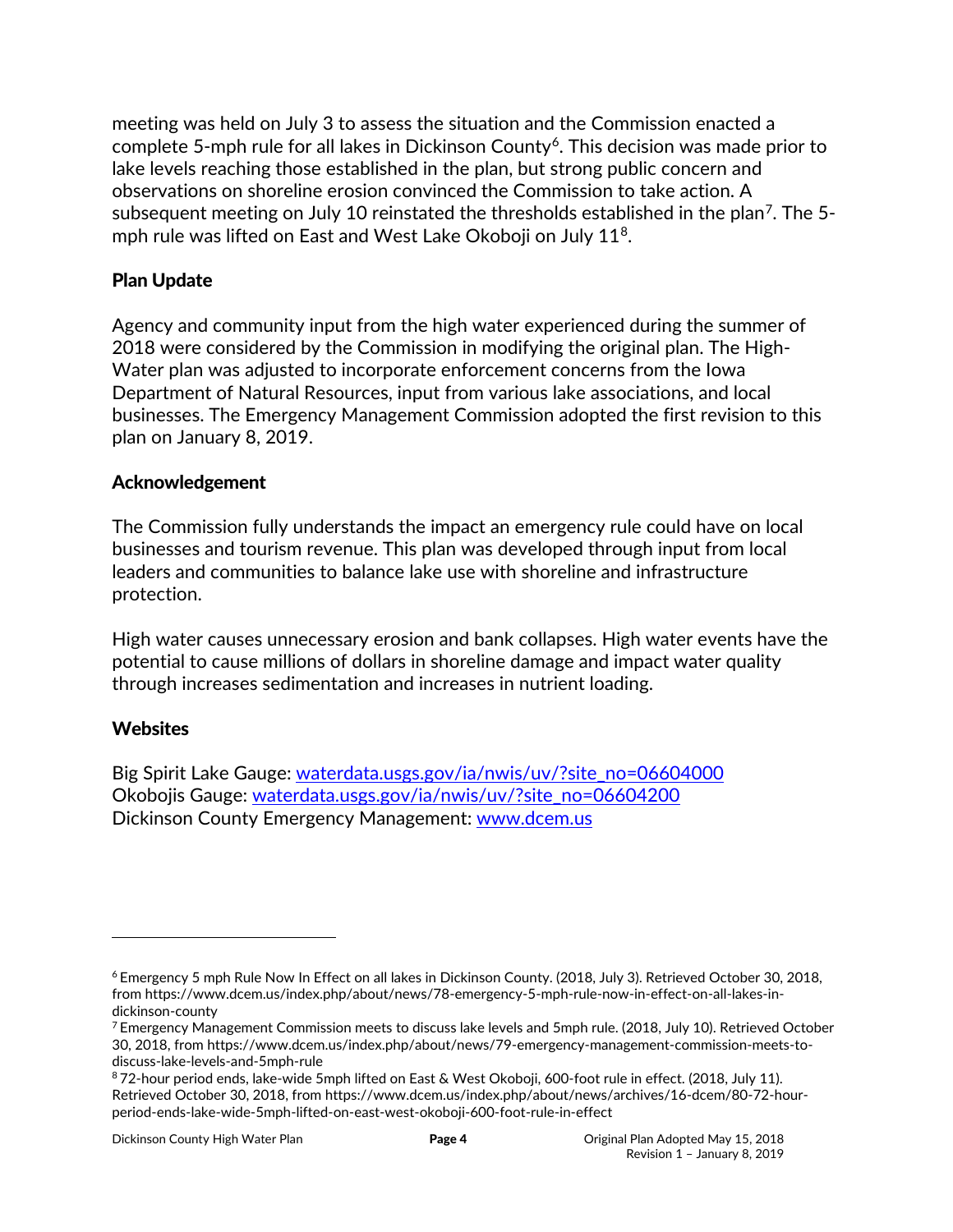# <span id="page-4-0"></span>Emergency 5-mph Rule Levels

An emergency 5-mph rule will go into effect for **ALL** lakes in Dickinson County when one of these lake gauges reaches the following water levels:

|                                        | <b>Emergency</b>                                           | <b>Other Information</b> |                                           |                                   |  |
|----------------------------------------|------------------------------------------------------------|--------------------------|-------------------------------------------|-----------------------------------|--|
| <b>Lake</b>                            | <b>5-mph Rule</b><br><b>Implementation</b><br><b>Level</b> | <b>Weir Level</b>        | <b>Ordinary High</b><br><b>Water Mark</b> | <b>Record Level</b>               |  |
| Okoboji chain<br>of lakes <sup>9</sup> | $26''$ (6.20') <sup>10</sup>                               | 0''(4.04')               | 30''(6.54')                               | 55.9" (8.7') on<br>July 17, 1993  |  |
| <b>Big Spirit Lake</b>                 | $22" (16.00')^{11}$                                        | 0''(14.15')              | 24" (16.15')                              | 55.7" (18.8') on<br>July 18, 1993 |  |

# <span id="page-4-1"></span>Historical Data and Comparisons

USGS gauging data from the past 53 years (1965-2018) indicates this emergency 5-mph rule would have been implemented four times: In 1984 for six days, 1993 for 116 days, 2011 for seven days, and 2018 for 22 days. $^{12}$  $^{12}$  $^{12}$ 

# <span id="page-4-2"></span>Public Notification

The Emergency Management Commission will work in conjunction with the Iowa Department of Natural Resources to notify the public when emergency rules are in effect.

Methods will include signs at boat ramps, local radio and television stations, newspapers, websites, social media, and any available mass notification systems. In addition, the Commission will notify the Cities, and area Chamber of Commerce and tourism offices. The Commission will rely on these groups to help notify residents and visitors of the restrictions in place. The Commission will utilize these same methods of notification when any restrictions are removed.

 $\overline{a}$ 

<span id="page-4-3"></span><sup>9</sup> Includes West Okoboji, East Okoboji, Upper Gar, Minnewashta, and Lower Gar.

<span id="page-4-4"></span><sup>10</sup> As measured by the USGS gauge at Lakeside Lab.

<span id="page-4-5"></span><sup>&</sup>lt;sup>11</sup> As measured by the USGS gauge at Marble Beach.

<span id="page-4-6"></span><sup>12</sup> USGS Water Data for the Nation. (n.d.). Retrieved October 30, 2018, from https://waterdata.usgs.gov/nwis